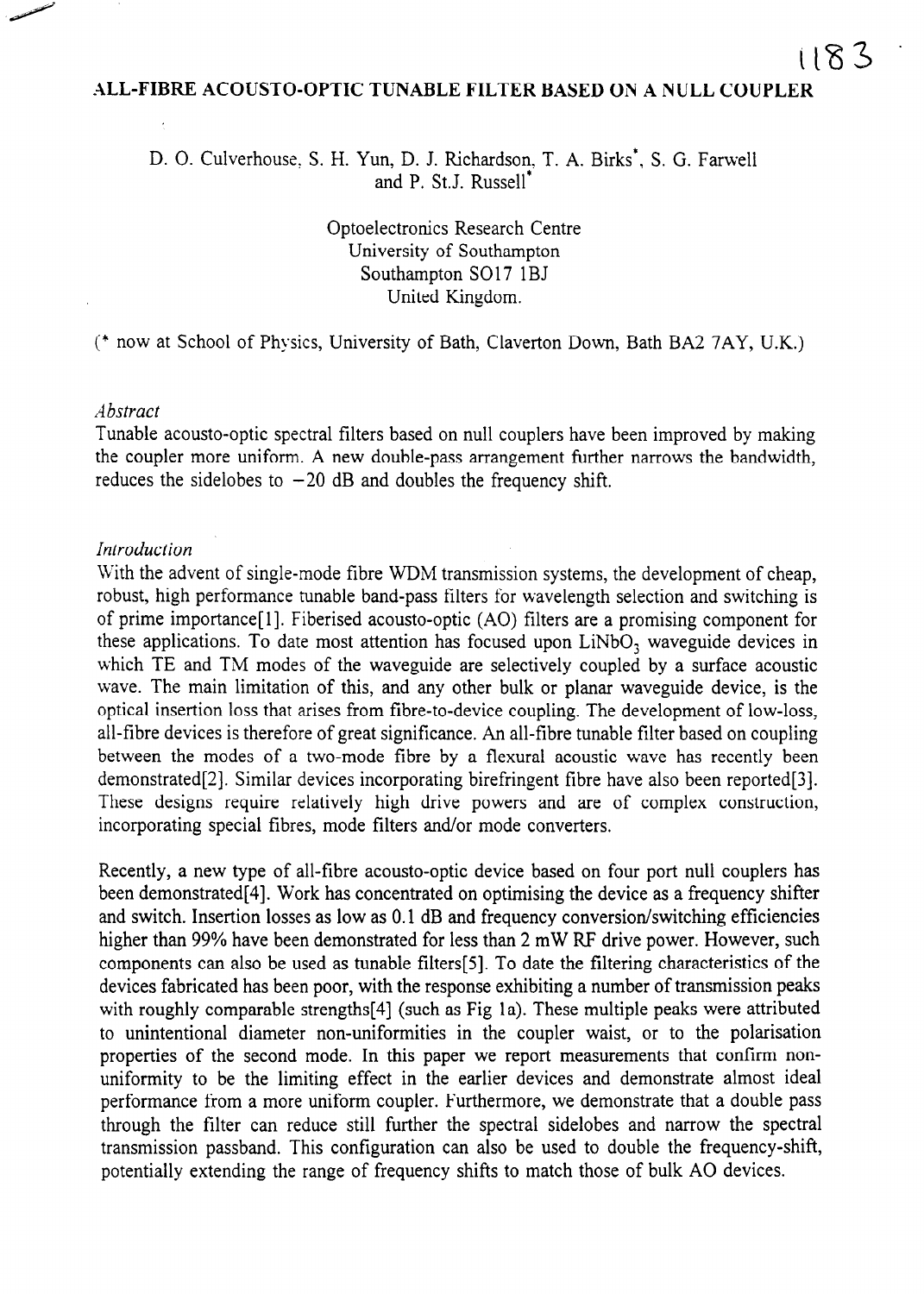The null coupler is made from two fibres with diameters mismatched to the extent that the resultant coupler does not actually couple any light [4]. It is the extreme wavelength flattened coupler. Like the wavelength flattened coupler, it can be made by pre-tapering one of two identical fibres along a short length before both fibres are fused and elongated together to form the coupler. This gives a device with identical single mode ports. Light in one input fibre excites just the fundamental mode in the narrow waist of the coupler. Light in the other input fibre excites just the second order mode in the waist. In both cases, the light propagates along the waist without further interactions and returns to the original fibre at the output end of the coupler. A flexural acoustic wave propagating along the fibre causes a periodic refractive index perturbation in the waist. If a resonance condition is met - the acoustic wavelength matches the optical beat length between the modes - light can couple between the modes. Furthermore, if the amplitude of the acoustic wave is suitably adjusted, complete coupling is possible: light enters one fibre, excites just one mode in the waist, is acoustooptically coupled to the other mode, and emerges from the other fibre at the output. The device can function as an optical switch, modulator or spectral filter, the filter wavelength response being tunable by a change in the applied acoustic frequency.

# Results

Two null couplers were fabricated for use in these experiments. The first was similar to that of Ref 4: it had an interaction length of 25 mm, was suspended by taper transitions 21 mm long, and was designed to be driven at a frequency of 7.6 MHz for 155Onm light. The second coupler, which was used in the majority of experiments reported here, had an interaction length of 8 mm and 25 mm taper transitions, and was designed to be driven at 14.3 MHz. Because the coupler waist was shorter, improved diameter uniformity was expected. The loss in both devices was less than 0.2 dB, and greater than 99% coupling efficiency could be obtained at a given wavelength for an RF drive power of 2 mW.

The single pass spectral filtering characteristics of the two A0 couplers under appropriate acoustic excitation are shown in Fig la and b. In the case of the 25 mm device, a number of transmission peaks of spectral width 6 nm exist across the 1OOnm tuning band, with only 3 dB contrast between the major and minor peaks. This poor spectral response is characteristic of all such devices so far reported. In contrast, the response of the shorter device exhibits a single major peak, with a sidelobe suppression of  $-9$  dB, close to that expected for 100% coupling and a perfectly uniform coupler waist (see Fig 2a). Although the shorter interaction length results in a broader spectral response of about 11 nm (theoretically 9.1 nm) for each peak, the benefits of improved uniformity are clear.

We next investigated tuning of the improved filter with variation of the acoustic frequency. A polarisation controller was positioned in front of the filter to control the polarisation state of the input light, enabling us to optimise the coupling efficiency. The results are shown in Fig 3, where it is seen that the centre wavelength of the filter can be continuously tuned between 1525 nm and 1570 nm for a 5% change in acoustic frequency. Greater than 98 % coupling could always be obtained by adjustment of the acoustic power.

Because of the inherent low-loss of the filter, multiple passes through the device can be used to obtain both narrowing of the transmission peak and (more importantly) additional suppression of the sidelobes. To investigate this possibility, we constructed a more complex filter with the addition of a circulator and a mirror configured as in Fig 4. Light passing into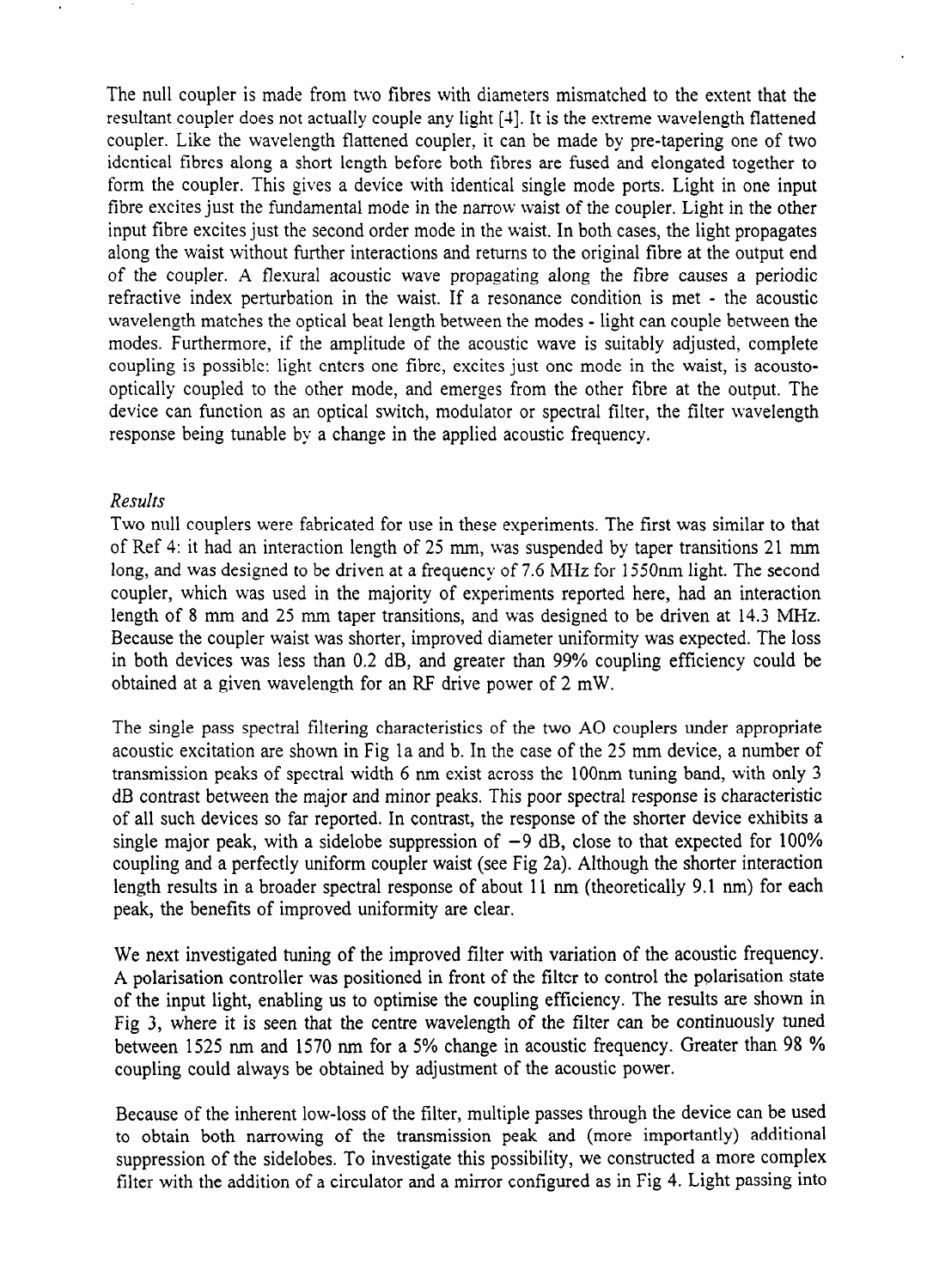the A0 coupler from the circulator is frequency shifted and filtered. After reflection at the mirror the signal passes back through the coupler, where it is filtered and frequency shifted once again before exiting through the circulator. The output light has therefore had the acoustic filter response function applied to it twice, resulting in a large suppression in sidelobes and a bandwidth reduction of  $\approx 0.75$ . The only significant penalty is the additional insertion loss of the circulator ( $\approx 2$  dB). Note that since the light is frequency shifted twice in this scheme, it can also be used to double the frequency shift obtainable.

The theoretical spectral response for the device under test in the case of both a single and a double pass is shown in Fig 2, illustrating the benefit of the double pass. For the case of a single pass the expected sidelobe suppression is  $-9.3$  dB, and for a double pass this is increased to  $-18.6$  dB. The experimentally determined double pass results are shown in Fig. 1c, where the spectral width is 7 nm and the sidelobe suppression is  $-19$  dB, in close agreement with theoretical expectations. The improvement in filter characteristics between single and double pass as seen by comparing Fig lb and c is clear.

Finally, the frequency shifts were measured by mixing the output of the device with light downshifted by 110 MHz in a standard Bragg cell. The detected beat signal at the output was monitored on an RF spectrum analyser, Fig 5. The frequency shift for a single pass (Fig 5a) was 14.3 MHz and for a double pass (Fig.Sb) was 28.6 MHz, as expectated. The carrier suppression was  $-40$  dB and the image sideband suppression was  $-35$  dB in each case.

# Conclusion

We have demonstrated experimentally that great improvements in the spectral filtering characteristics of null coupler A0 filters can be obtained: by restricting the diameter nonuniformity of the coupler (in this case, by shortening it), the response approaches the theoretical ideal. Furthermore, we have shown for the first time that we can improve the spectral response of the filter by a double pass through the device. In this instance sidelobe suppression of about  $-20$  dB has been demonstrated. We have shown that we can also use the technique to extend the frequency shifts available from such devices.

Our experiments do not represent the limits of the technique and we fully anticipate that, in the future, bandwidths less than 1 nm should be possible: better control of the fused coupler waist should make interaction lengths of 30 mm possible. In this case, an A0 coupler operating at 40 MHz and based on a double pass will have a filter response of 0.8 nm. The device would similarly be tunable over a broad wavelength range and also have a sidelobe suppression of order -20 dB.

## References

- [1] C. A. Brackett, J. Selected Areas Commun., 8, 948 (1990).<br>[2] S. H. Yun et al, Opt. Lett., 21, 27 (1996).
- [2] S. H. Yun et al, Opt. Lett., 21, 27 (1996).<br>[3] W. P. Risk et al, Opt. Lett., 11, 578 (1986)
- 
- [3] W. P. Risk et al, Opt. Lett., 11, 578 (1986).<br>[4] T. A. Birks et al, Opt. Lett., 19, 1964 (1994) [4] T. A. Birks et al, Opt. Lett., 19, 1964 (1994), erratum in Opt. Lett., 21, 231 (1996).<br>[5] D. O. Culverhouse et al., Opt. Lett., 20, 2381 (1995).
- D. O. Culverhouse et al., Opt. Lett., 20, 2381 (1995).